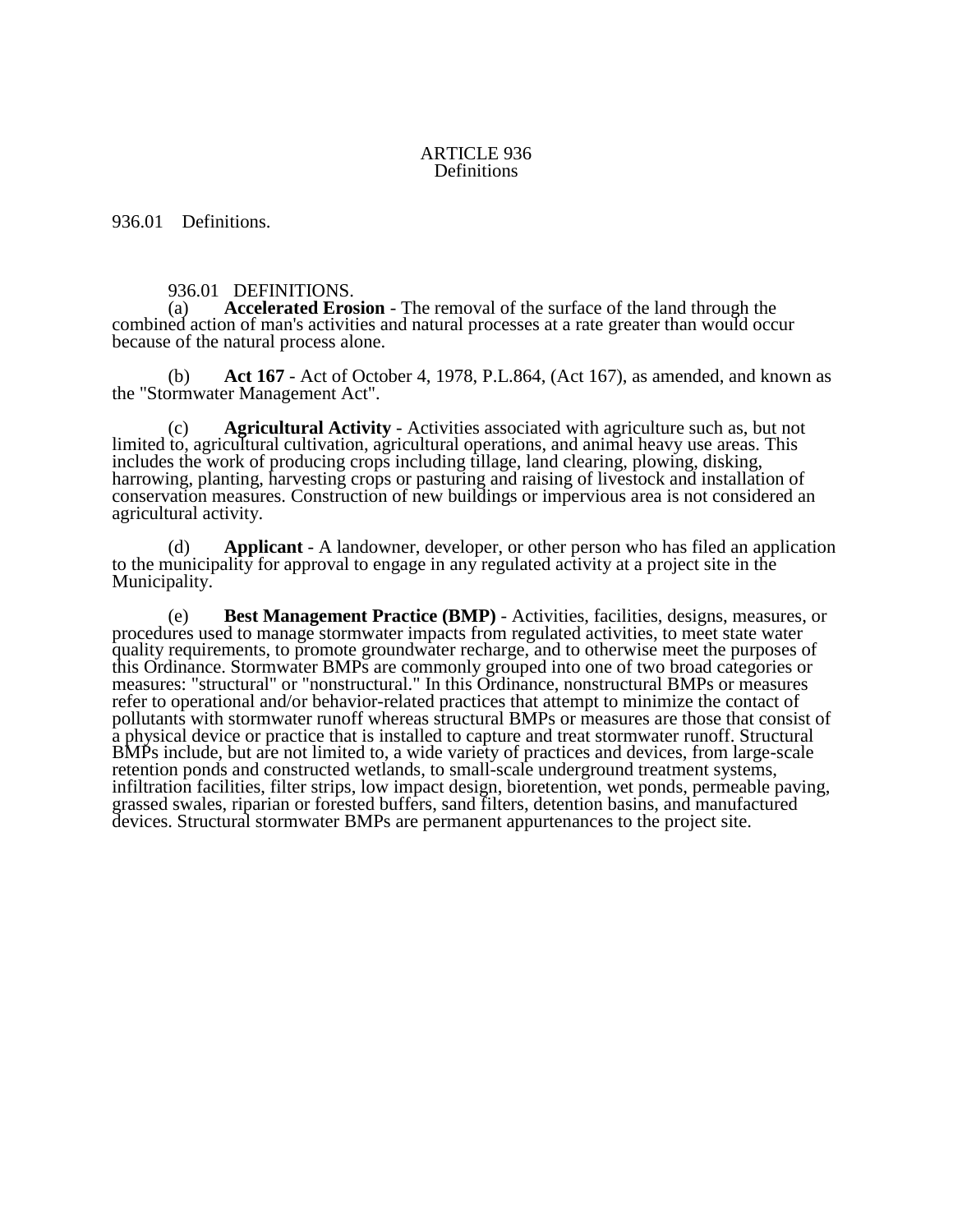(f) **BMP Manual** - Pennsylvania Stormwater Best Management Practices Manual, as amended and updated.

(g) **Cistern** - An underground reservoir or tank for storing rainwater.

(h) **City Council** - the Council of the City of York

(i) **Clean Water Act** - The Federal Water Pollution Control Act, 33 U.S.C. §1251 et seq., and any subsequent amendments thereto.

(j) **Conservation District** - The York County Conservation District, which District is as defined in Section 3(c) of the Conservation District Law (3 P. S. § 851(c)) that has the authority under a delegation agreement executed with DEP to administer and enforce all or a portion of the regulations promulgated under 25 Pa. Code 102.

(k) **Construction Activity** - activities subject to NPDES construction permits. NPDES Storm Water Phase II permits will be required for construction projects resulting in land disturbance of one acre or more. Such activities include but are not limited to clearing and grubbing, grading, excavating and demolition.

(l) **County** - York County Pennsylvania

(m) **Culvert** - A structure which carries surface water through an obstruction.

(n) **Dam** - An impoundment structure regulated by the Pennsylvania DEP Chapter 105. regulations.

(o) **Dedicated** - Offered for adoption by the municipality.

(p) **DEP** - The Pennsylvania Department of Environmental Protection.

(q) **Design Storm** - The magnitude and temporal distribution of precipitation from a storm event measured in probability of occurrence, e.g., a 5-year storm, and duration, e.g., 24 hours, used in the design and evaluation of stormwater management systems. Also see Return Period.

(r) **Developer** - Any person, partnership, association, corporation or other entity, or any responsible person therein or agent thereof, that undertakes any Regulated Activity.

(s) **Detention Basin** - A structure designed to retard stormwater runoff by temporarily storing and releasing the runoff at a predetermined rate.

(t) **Detention District** - Those subareas in which some type of detention is required to meet the plan requirements and the goals of appropriate and approved Act 167 plans.

(u) **Detention Volume** - The volume of runoff that is captured and released into the waters of this Commonwealth at a controlled rate.

(v) **Development Site (Site)** - See Project Site.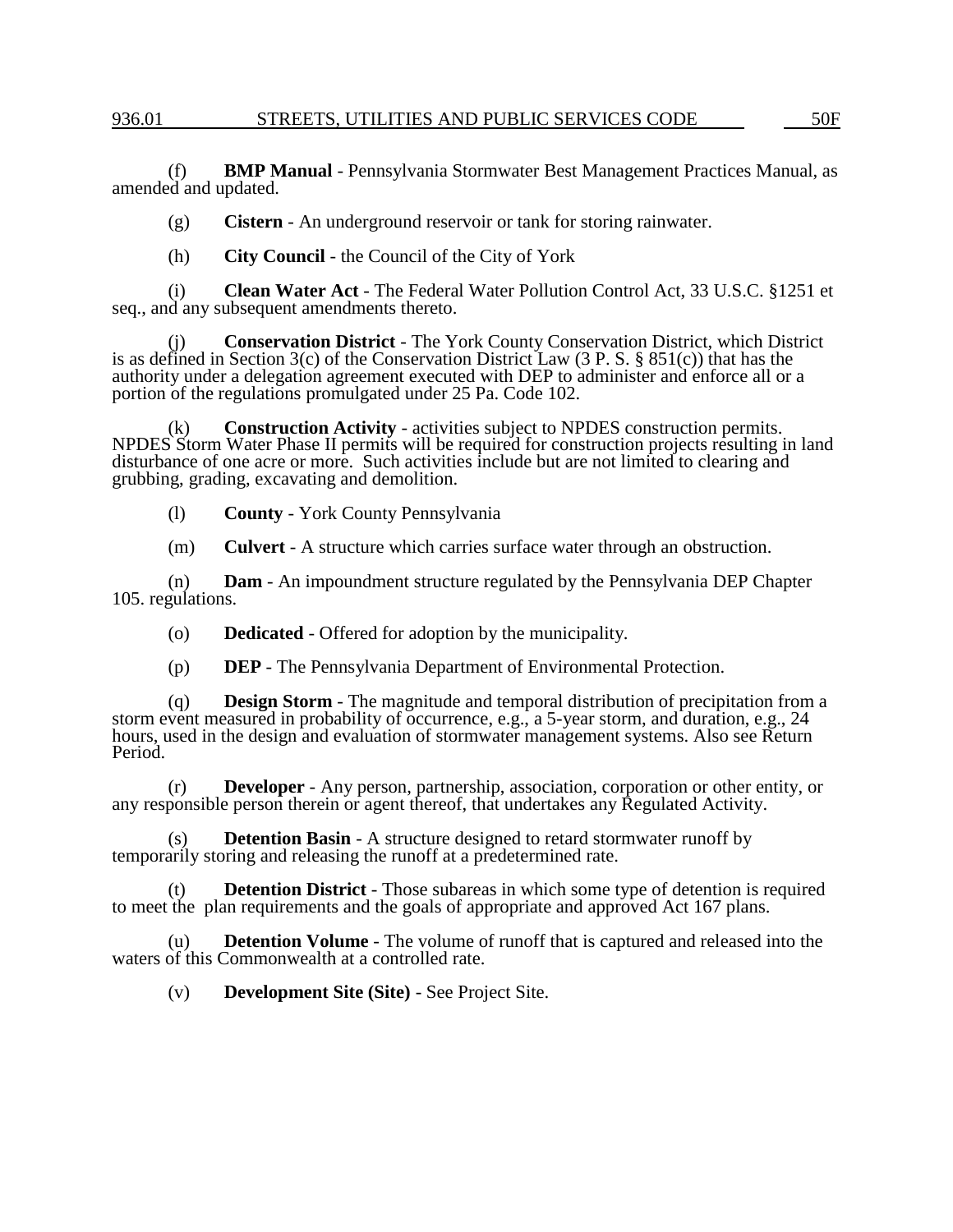| 50G | $\sim$<br>Definitions | $\Omega$ $\in \Omega$<br>נט.סכי |
|-----|-----------------------|---------------------------------|
|     |                       |                                 |

(w) **Disconnected Impervious Area (DIA)** - An impervious or impermeable surface that is disconnected from any stormwater drainage or conveyance system and is redirected or directed to a pervious area, which allows for infiltration, filtration, and increased time of concentration as specified in Appendix B. Disconnected Impervious Area of this Ordinance.

(x) **Disturbed Area** - An unstabilized land area where an earth disturbance activity is occurring or has occurred.

(y) **Down-slope Property Line** - That portion of a property line of a lot or parcel of land being developed located such that overland or pipe flow from the development site would be directed toward it.

(z) **Drainage Conveyance Facility** - A stormwater management facility designed to transmit stormwater runoff, including but not limited to, streams, channels, swales, pipes, conduits, culverts and storm sewers.

(aa) **Drainage Easement** - A limited right of use granted in private land, allowing the use of private land for stormwater management purposes, wherein no structure may be constructed.

(ab) **Drainage Permit** - A permit issued by the municipality after the SWM Site Plan has been approved. Said permit is issued prior to or with the final Municipal approval.

(ac) **Earth Disturbance Activity** - A construction or other human activity which disturbs the surface of the land, including, but not limited to: clearing and grubbing; grading; excavations; embankments; road maintenance; building construction; and the moving, depositing, stockpiling, or storing of soil, rock, or earth materials.

(ad) **Erosion** - The natural process by which the surface of the land is worn away by water, wind, or chemical action.

(ae) **E & S Manual** - Erosion and Sediment Pollution Control Manual, as amended and updated.

(af) **Erosion and Sediment Control Plan** - A site specific plan consisting of both drawings and a narrative that identifies BMPs to minimize accelerated erosion and sedimentation before, during and after earth disturbance activity.

(ag) **Existing Condition** - The dominant land cover during the 5-year period immediately preceding a proposed regulated activity.

(ah) **FEMA** - Federal Emergency Management Agency.

(ai) **Flood** - A general but temporary condition of partial or complete inundation of normally dry land areas from the overflow of streams, rivers, and other waters of the Commonwealth.

(aj) **Floodplain** - Any land area susceptible to inundation by water from any natural source as delineated by applicable FEMA maps and studies as being a special flood hazard area.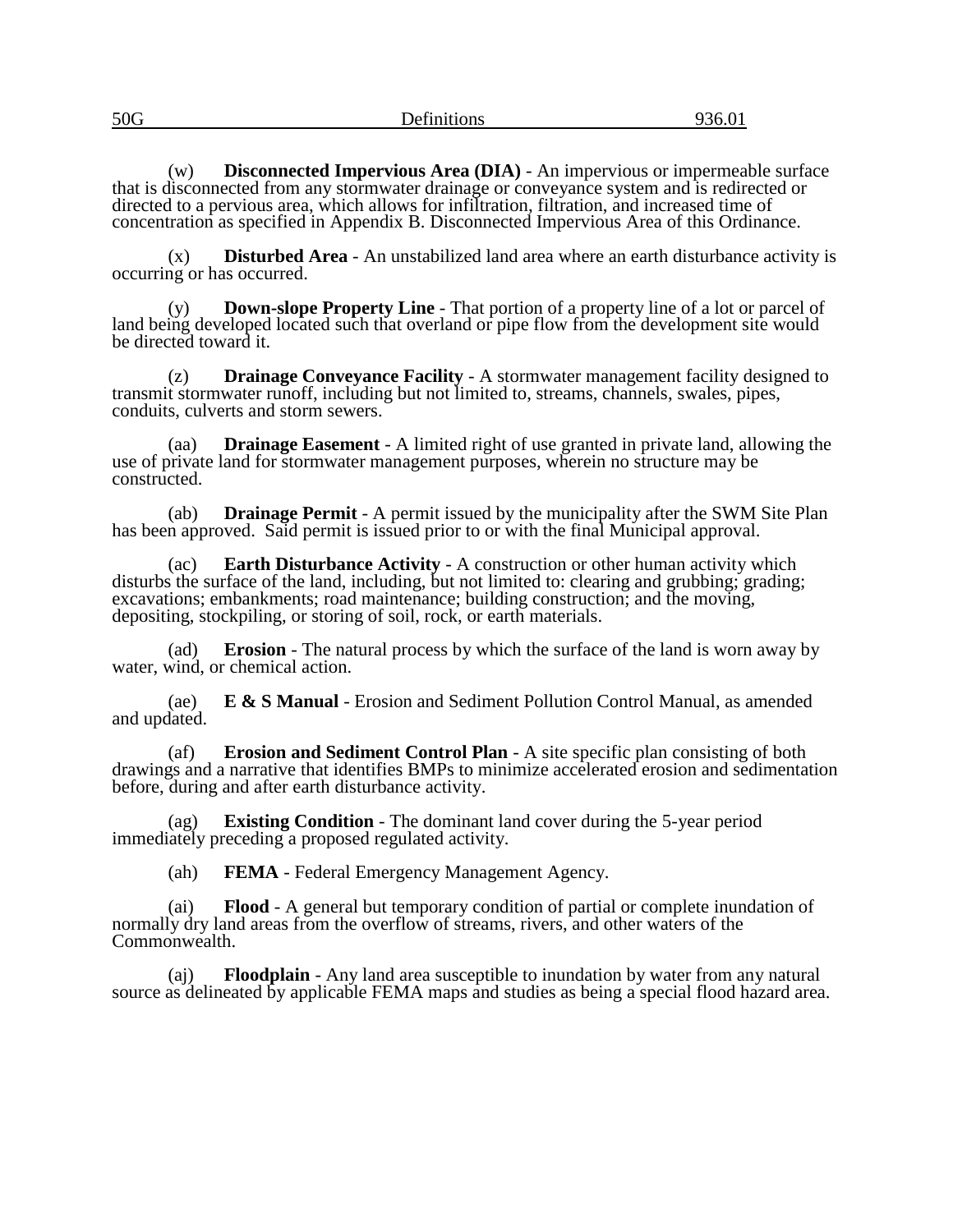(ak) **Floodway** - The channel of the watercourse and those portions of the adjoining floodplains that are reasonably required to carry and discharge the 100-year flood. Unless otherwise specified, the boundary of the floodway is as indicated on maps and flood insurance studies provided by FEMA. In an area where no FEMA maps or studies have defined the boundary of the 100-year floodway, it is assumed, absent evidence to the contrary, that the floodway extends from the stream to 50 feet from the top of the bank of the stream.

(al) **Forest Management/Timber Operations** - Planning and activities necessary for the management of forest land. These include conducting a timber inventory, preparation of forest management plans, silvicultural treatment, cutting budgets, logging road design and construction, timber harvesting, site preparation, and reforestation.

(am) **Groundwater Recharge** - Replenishment of existing natural underground water supplies.

(an) **Hazardous Materials/Substances** - Any material, including any substance, waste, or combination thereof, which because of its quantity, concentration, or physical, chemical, or infectious characteristics may cause, or significantly contribute to, a substantial present or potential hazard to human health, safety, property, or the environment when improperly treated, stored, transported, disposed of, or otherwise managed.

(ao) **Hydrologic Soil Group (HSG)** - Infiltration rates of soils vary widely and are affected by subsurface permeability as well as surface intake rates. Soils are classified into four HSGs (A, B, C, and D) according to their minimum infiltration rate, which is obtained for bare soil after prolonged wetting. The NRCS defines the four groups and provides a list of most of the soils in the United States and their group classification. The soils in the area of the development site may be identified from a soil survey report that can be obtained from local NRCS offices or conservation district offices. Soils become less pervious as the HSG varies from A to D (NRCS 3,4).

(ap) **IWRP** - The York County Integrated Water Resources Plan, which Plan includes Act 167 Plan elements and requirements.

(aq) **Illicit Connections** - An illicit connection is defined as either of the following:<br>(1) Any drain or conveyance, whether on the surface or subsurface, which

- Any drain or conveyance, whether on the surface or subsurface, which allows an illegal discharge to enter the storm drain system and/or Waters of the Commonwealth including but not limited to any conveyances which allow any non-stormwater discharge including sewage, process wastewater, and wash water to enter the storm drain system and any connections to the storm drain system and/or Waters of the Commonwealth from indoor drains and sinks, regardless of whether said drain or connections had been previously allowed, permitted, or approved by an authorized enforcement agency; or
	- (2) Any drain or conveyance connected from a commercial or industrial land use to the storm drain system and/or Waters of the Commonwealth which has not been documented in plans, maps, or equivalent records and approved by an authorized enforcement agency.

(ar) **Illegal Discharge** - Any direct or indirect non-storm water discharge to the storm drain system.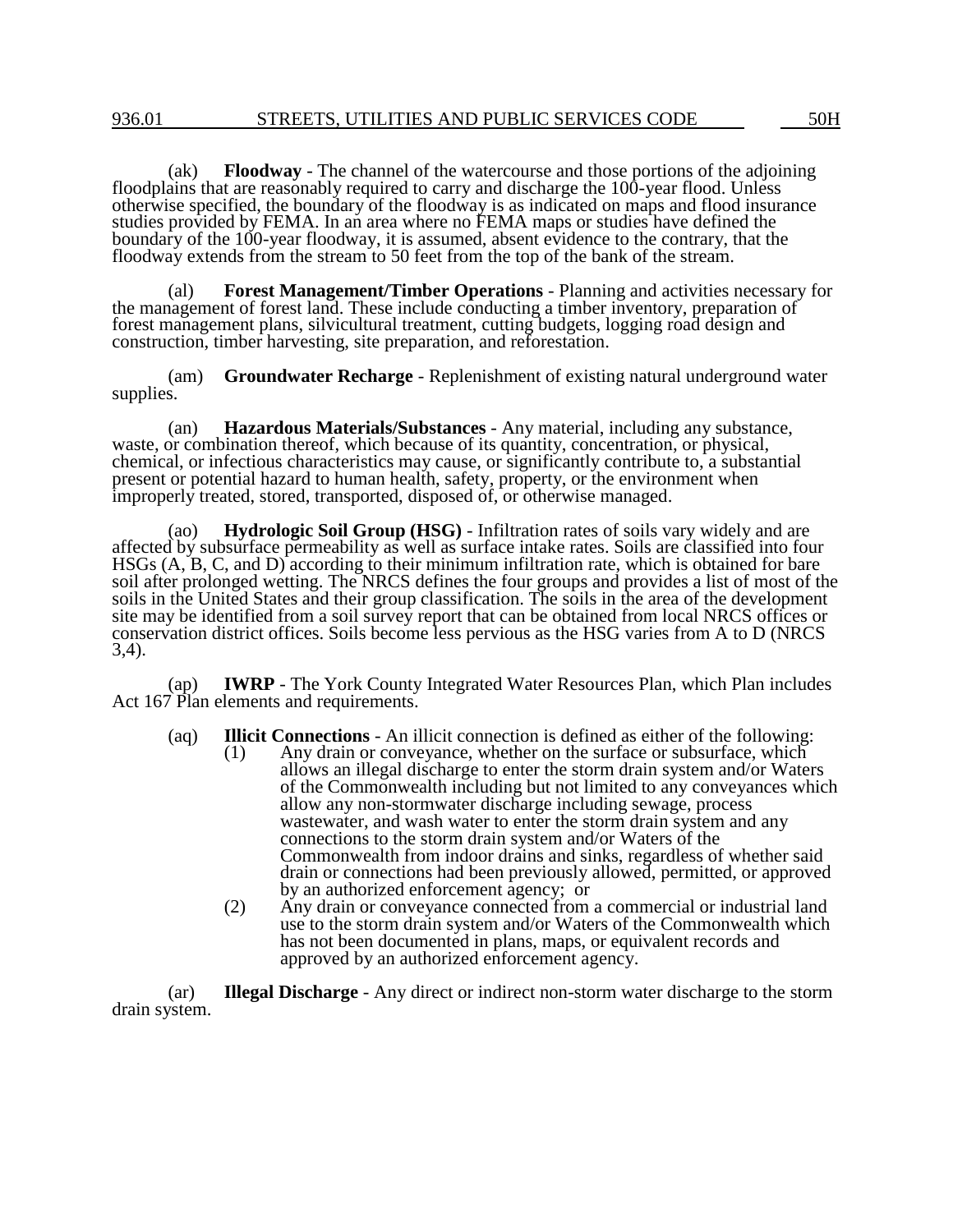(as) **Impervious Surface (Impervious Area)** - A surface that prevents the infiltration of water into the ground. Impervious surfaces and areas shall include, but not be limited to, roofs, additional indoor living spaces, patios, garages, storage sheds and similar structures, and any new streets and sidewalks. However, any surface or area designed, constructed and maintained to permit infiltration as specified herein shall be considered pervious, not impervious. For the purposes of this Ordinance, a surface or area shall not be considered impervious if such surface or area does not diminish the capacity for infiltration of stormwater for storms up to, and including, a two (2)-year 24-hour storm event.

(at) **Industrial Activity** - Activities subject to NPDES industrial permits as defined in 40 CFR §122.26(b)(14).

(au) **Infiltration** - The entrance of surface water into the soil, usually at the soil-air interface.

(av) **Infiltration Structures** - A structure designed to direct runoff into the ground (e.g. french drains, seepage pits, seepage trench).

(aw) **Karst** - A type of topography or landscape characterized by surface depressions, sinkholes, rock pinnacles/uneven bedrock surface, underground drainage, and caves. Karst landscapes are formed on carbonate rocks, such as limestone or dolomite.

- (ax) **Land Development** Shall include any of the following activities:<br>(1) The improvement of one lot or two or more contiguous lots.
	- The improvement of one lot or two or more contiguous lots, tracts, or parcels of land for any purpose involving:<br>A. A group of two (2) or more resider
		- A. A group of two  $(2)$  or more residential or nonresidential buildings, whether proposed initially or cumulatively, or a single nonresidential building on a lot or lots regardless of the number of occupants or tenure; or
		- B. The division or allocation of land or space between or among two (2) or more existing or prospective occupants by means of, or for the purpose of streets, common areas, leaseholds, condominiums, building groups, or other features.
	- (2) A subdivision of land.<br>(3) Development in accord
	- Development in accordance with Section  $503(1.1)$  of the Pennsylvania Municipalities Planning Code.

(ay) **Land Disturbance** - Any activity involving grading, filling, digging or filling of ground, or stripping of vegetation, or any other activity which causes land to be exposed to the danger of erosion.

- (az) **Municipality**  City of York, York County, Pennsylvania.
- (ba) **MS4**  Municipal Separate Storm Sewer System
- (bb) **NPDES**  National Pollution Discharge Elimination System
- (bc) **NRCS**  USDA Natural Resources Conservation Service (previously SCS).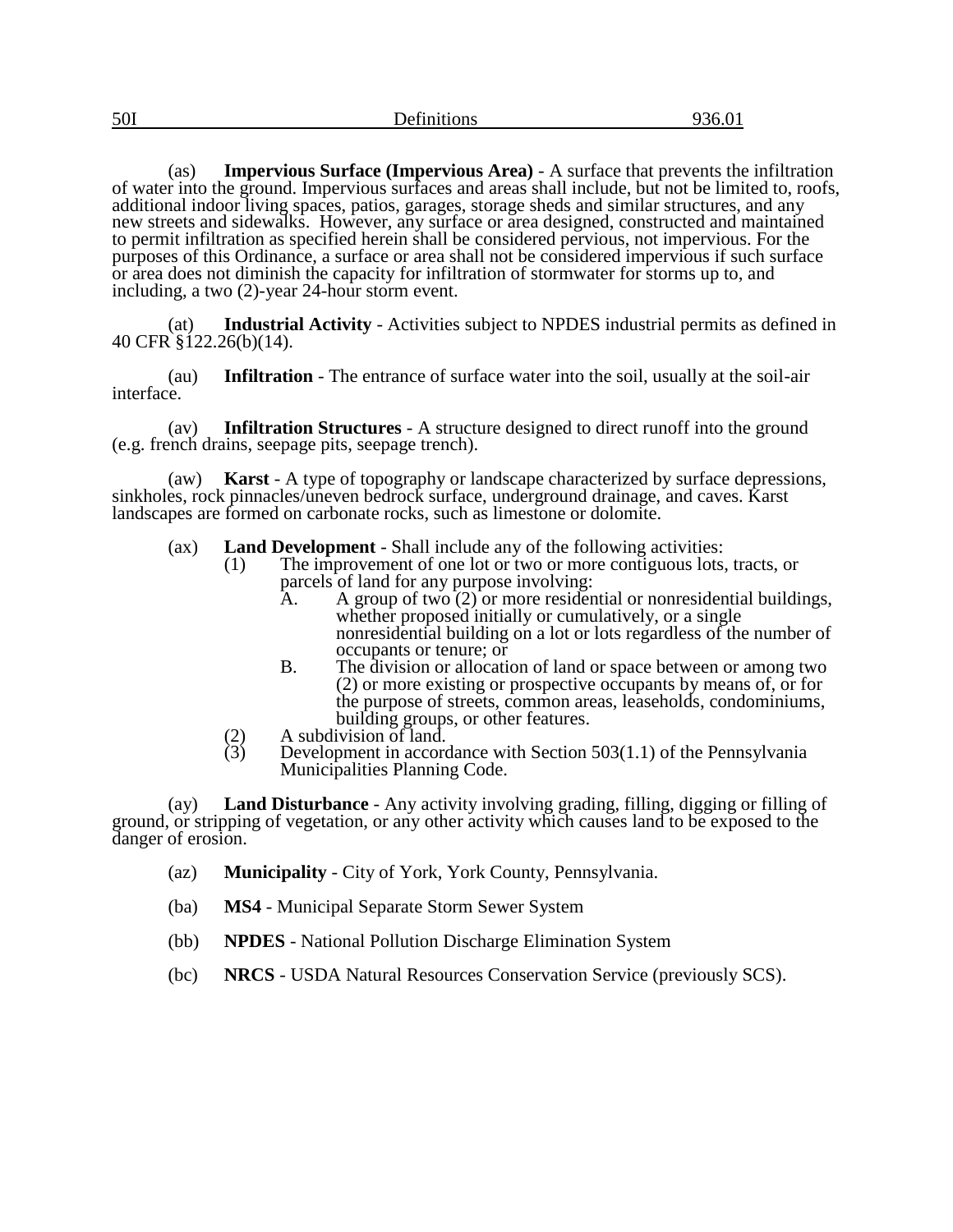## 936.01 STREETS, UTILITIES AND PUBLIC SERVICES CODE 50J

(bd) **National Pollutant Discharge Elimination System (NPDES) Storm Water Discharge Permit** means a permit issued by EPA (or by DEP under authority delegated pursuant to 33 USC § 1342(b)) that authorizes the discharge of pollutants to waters of the United States, whether the permit is applicable on an individual, group, or general area-wide basis.

(be) **Non-Stormwater Discharge** - Any discharge to the storm drain system and/or Waters of the Commonwealth that is not composed entirely of stormwater.

- (bf) **O & M**  Operation and Maintenance
- (bg) **O & M Plan**  Operation and Maintenance Plan
- (bh) **PCSWMP** Post-Construction Stormwater Management Plan
- (bi) **Peak Discharge** The maximum rate of stormwater runoff from a specific storm event.

(bj) **Percolation** - The downward movement, under the influence of gravity, of water under hydrostatic pressure through interstices of the soil or rock.

(bk) **Person** - An individual, partnership, public or private association or corporation, firm, trust, estate, municipality, governmental unit, public utility or any other legal entity whatsoever. Whenever used in any section prescribing or imposing a penalty, the term "person" shall include the members of a partnership, the officers, agents and servants of a corporation and the officers of a municipality.

(bl) **Pervious Area** - Any area not defined as impervious.

(bm) **Pollutant** - Anything which causes or contributes to pollution. Pollutants may include, but are not limited to: paints, varnishes, and solvents; oil and other automotive fluids; non-hazardous liquid and solid wastes and yard wastes; refuse, rubbish, garbage, litter, or other discarded or abandoned objects, ordnance, and accumulations, so that may cause or contribute to pollution; floatables; pesticides, herbicides, and fertilizers; hazardous substances and wastes; sewage, fecal coliform and pathogens; dissolved and particulate metals; animal wastes; wastes and residues that result from constructing a building or structure; and noxious or offensive matter of any kind.

(bn) **Premises** - Any building, lot, parcel of land, or portion of land, whether improved or unimproved, including adjacent sidewalk and parking strips.

(bo) **Project Site** - The specific area of land where any regulated activities in the Municipality are planned, conducted, or maintained.

(bp) **Provisional No Detention District** - A release rate district which does not require reduction of post development peak flow rates; provided, however, that adequate downstream conveyance capacity exists to convey such increased peak flow rates without adversely affecting any downstream properties.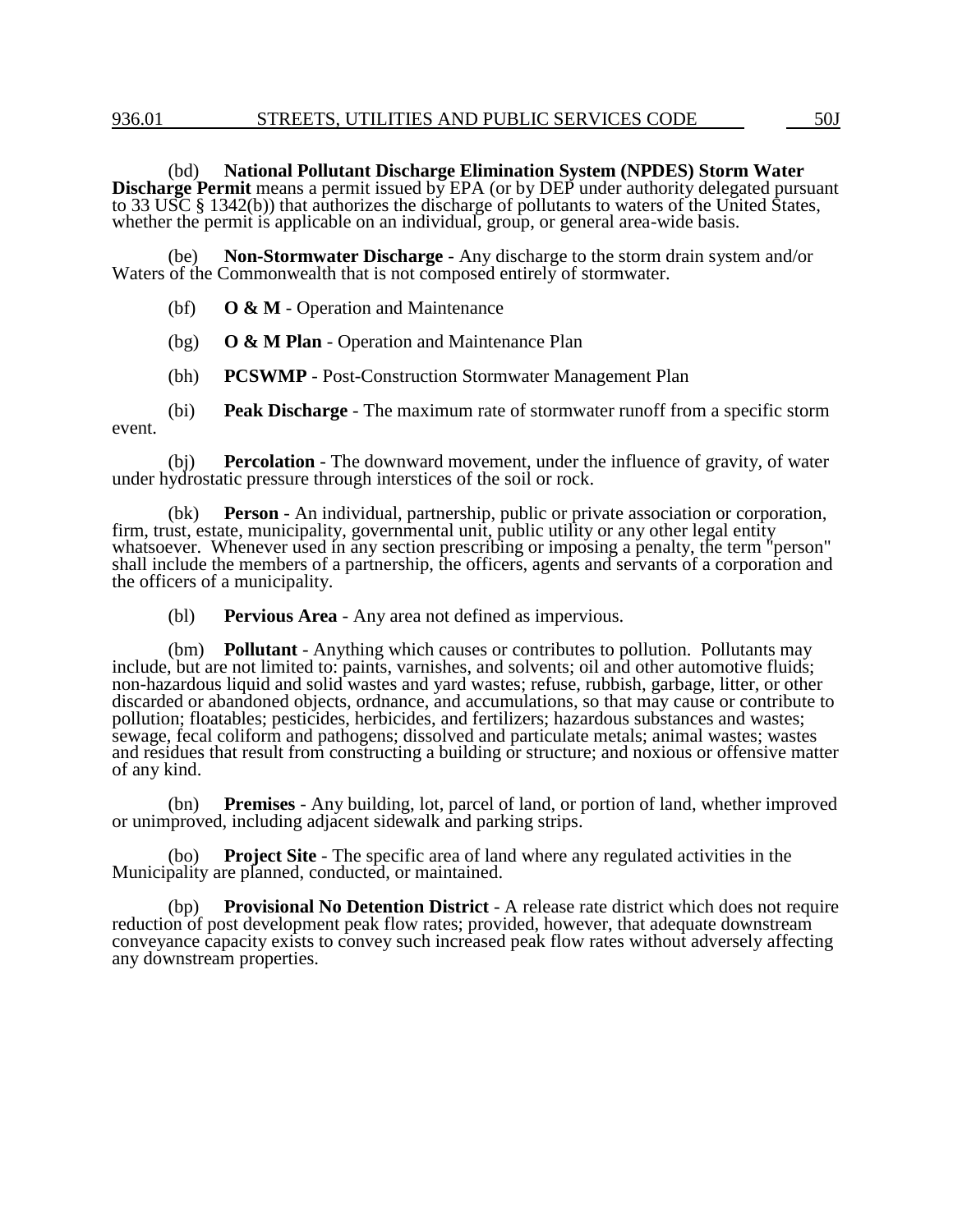| 50K | $\mathbf{r}$<br>Definitions | $\Omega$<br>750.UT |
|-----|-----------------------------|--------------------|
|     |                             |                    |

(bq) **Qualified Person** - Any person licensed by the State of Pennsylvania or otherwise qualified by law to perform the work required by this Ordinance.

(br) **Regulated Activities** - Any earth disturbance activities or any activities that involve the alteration or development of land in a manner that may affect stormwater runoff.

(bs) **Regulated Earth Disturbance Activity** - Activity involving earth disturbance subject to regulation under 25 Pa. Code 92, 25 Pa. Code 102, or the Clean Streams Law.

(bt) **Retention Basin** - An impoundment in which stormwater is stored and not released during a storm event. Stored water may be released from the basin at some time after the end of a storm.

(bu) **Retention Volume/Removed Runoff** - The volume of runoff that is captured and not released directly into the surface waters of this Commonwealth during or after a storm event.

(bv) **Return Period** - The average interval, in years, within which a storm event of a given magnitude can be expected to occur one time. For example, the 25-year return period rainfall would be expected to occur on average once every 25 years; or stated in another way, the probability of a 25-year storm occurring in any one year is 0.04, i.e., a 4% chance.

(bw) **Riparian Buffer** - A Best Management Practice that is an area of permanent vegetation along surface waters. (Such areas serve as natural vegetative filters between upland landscapes and waterways.)

(bx) **Riser** - A vertical pipe extending from the bottom of a pond or other water impoundment that is used to control the discharge rate from the pound or impoundment for a specified design storm.

(by) **Rooftop Detention** - Temporary ponding and gradual release of stormwater falling directly onto roof surface by incorporating control-flow roof drains into building design.

(bz) **Runoff** - Any part of precipitation that flows over the land.

(ca) **Runoff Characteristics** - The surface components on any watershed which either individually or in any combination thereof, directly affect the rate, amount and direction of stormwater runoff. These may include, but are not limited to: vegetation, soils, slopes and any type of manmade landscape alterations.

(cb) **SCS** - Soil Conservation Services, U.S. Department of Agriculture

(cc) **Sediment** - Soils or other materials transported by surface water as a product of erosion.

(cd) **Sediment Basin** - A barrier, dam, retention or detention basin designed to retain sediment.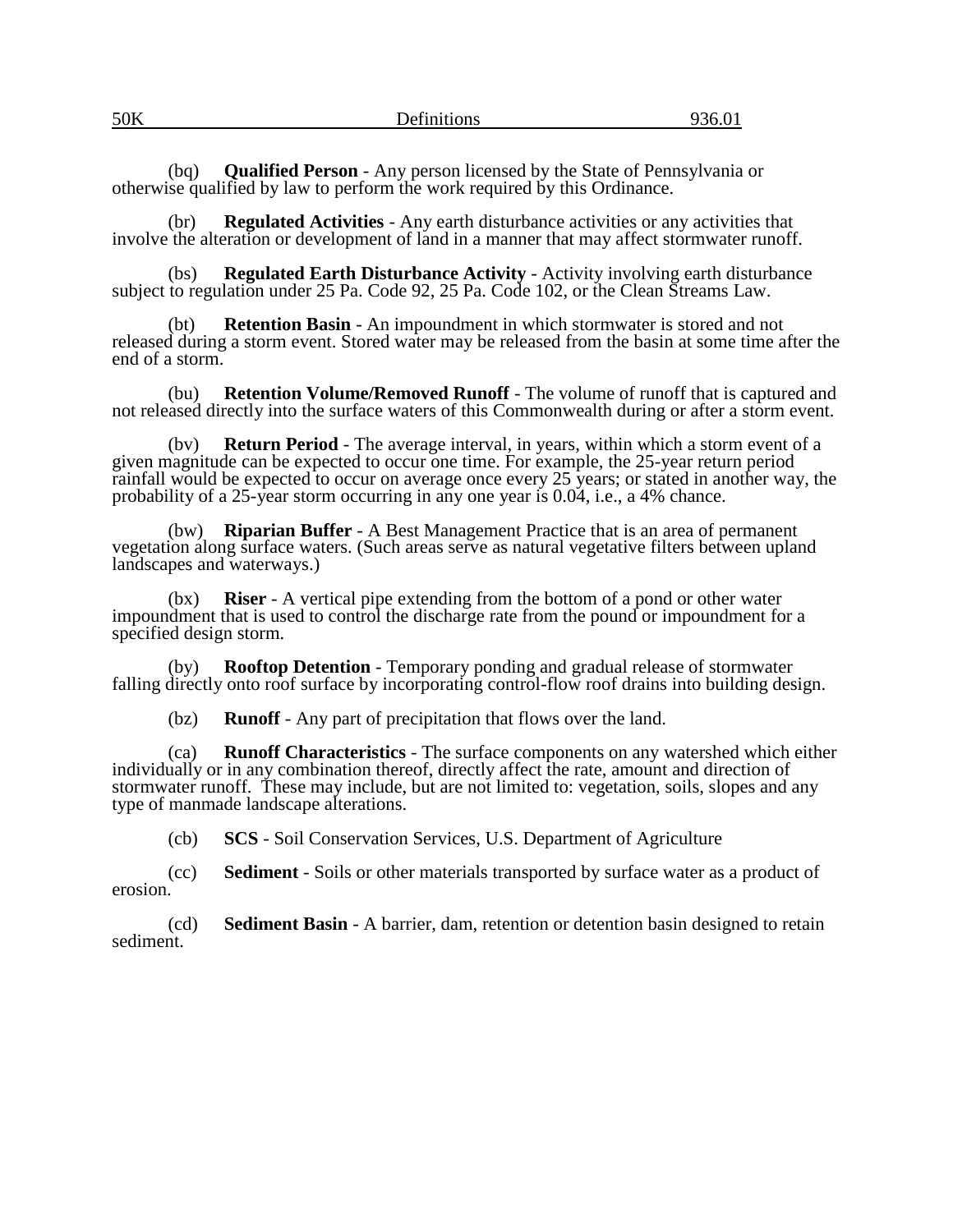(ce) **Seepage Pit/Seepage Trench** - An area of excavated earth filled with loose stone or similar materials into which surface water is directed for infiltration into the ground.

(cf) **Semi-Pervious Surface** - A surface which permits a limited amount of vertical transmission of water.

(cf-1) **Sheet Flow** - Water flow with a relatively thin and uniform depth.

(cg) **Soil-Cover Complex Method** - A method of runoff computation in NRCS publication "Urban Hydrology for Small Watersheds", Technical Release No. 55.

(ch) **Spillway** - A depression in the embankment of a pond or basin which is used to pass peak discharge greater than the maximum design storm controlled by the pond or basin.

(ci) **State Water Quality Requirements** - The regulatory requirements to protect, maintain, reclaim, and restore water quality under Title 25 of the Pennsylvania Code and the Clean Streams Law.

(cj) **Storm Drain System** - Publicly or privately owned facilities by which stormwater is collected and/or conveyed including, but not limited to, any roads with drainage systems, municipal streets, gutters, curbs, inlets, piped storm drains, pumping facilities, retention and detention basins, natural and human-made or altered drainage channels, reservoirs, and other drainage structures.

(ck) **Storm Frequency** - The number of times that a given storm event occurs on average in a stated period of years.

(cl) **Storm Sewer** - A pipe or conduit, or a system of pipes or conduits, which intercepts and carries surface stormwater runoff, but excludes sewage, industrial wastes and similar discharges.

(cm) **Stormwater** - Drainage runoff from the surface of the land resulting from precipitation or snow or ice melt.

(cn) **Stormwater Management District Watershed Maps**- Appendix C - Defining release rate criteria within the watershed.

(co) **Stormwater Management Facility** - Any structure, natural or man-made, that, due to its condition, design, or construction, conveys, stores, or otherwise affects stormwater runoff. Typical stormwater management facilities include, but are not limited to, detention and retention basins, open channels; storm sewers, pipes, and infiltration facilities.

(cp) **Stormwater Management Plan** - Parts and/or elements of the York County Integrated Water Resources Plan which incorporate the requirements of the Act of October 4, 1978, P.L. 864, (Act 167), as amended, and known as the "Storm Water Management Act."

(cq) **Stormwater Management Best Management Practices** - Is abbreviated as BMPs or SWM BMPs throughout this Ordinance.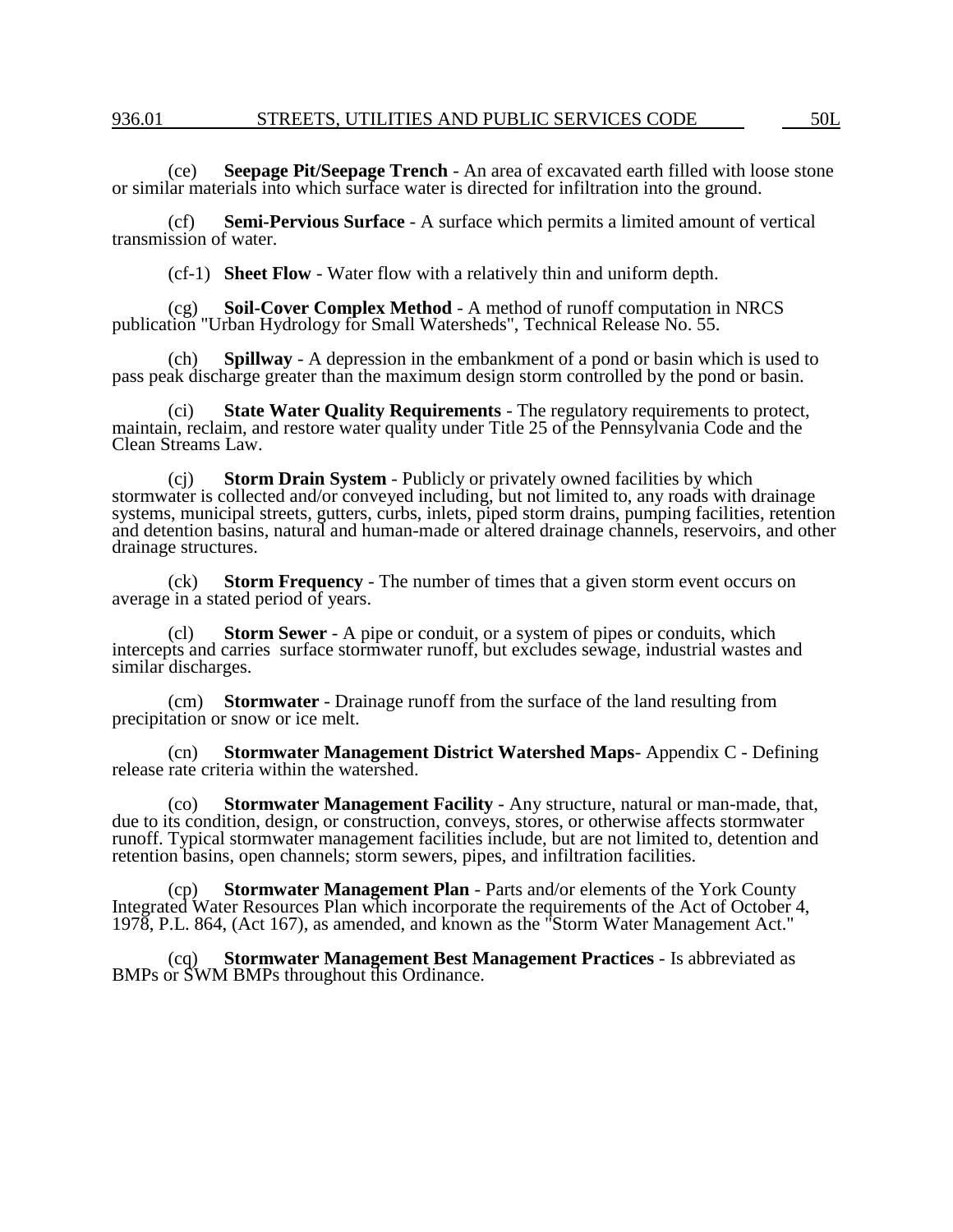| 50M | $\sim$<br>Definitions | 936.01 |
|-----|-----------------------|--------|
|     |                       |        |

(cr) **Stormwater Management Site Plan** - The plan prepared by the developer or his representative indicating how stormwater runoff will be managed at the development site in accordance with this Ordinance. Stormwater Management Site Plan will be designated as SWM Site Plan throughout this Ordinance. For all NPDES permitted sites, the Stormwater Management Site Plan shall include, and be consistent with, the Erosion and Sediment Control Plan as submitted to the York County Conservation District (YCCD) and/or DEP.

**Stormwater Pollution Prevention Plan - A document which describes the best** management practices and activities to be implemented by a person or business to identify sources of pollution or contamination at a site and the actions to eliminate or reduce pollutant discharges to stormwater, stormwater conveyance systems, and/or receiving waters to the maximum extent practicable.

(ct) **Stream Enclosure** - A bridge, culvert or other structure in excess of 100 feet in length upstream to downstream which encloses a regulated water of this Commonwealth.

(cu) **Subarea** - The smallest drainage unit of a watershed for which stormwater management criteria have been established in the Storwmater Management Plan.

(cv) **Subdivision** - The division or re-division of a lot, tract or parcel of land by any means into two or more lots, tracts or parcels or other divisions of land including changes in existing lot lines for the purpose, whether immediate or future, of lease, partition by the court for distribution to heirs or devisees, transfer of ownership or building or lot development; provided, however, that the subdivision by lease of land for agricultural purposes into parcels of more than ten acres, not involving any new street or easement of access or any residential dwelling, shall be exempted.

(cw) **SWM** - Stormwater Management.

(cx) **Swale** - A low-lying stretch of land which gathers and/or carries surface water runoff.

(cy) **Time of Concentration (Tc)** - The time for surface runoff to travel from the hydraulically most distant point of the watershed to a point of interest within the watershed. This time is the combined total of overland flow time and flow time in pipes or channels, if any.

(cz) **USDA** - United States Department of Agriculture.

(da) **Waters of this Commonwealth** - Any and all rivers, streams, creeks, rivulets, impoundments, ditches, watercourses, storm sewers, lakes, dammed water, wetlands, ponds, springs, and all other bodies or channels of conveyance of surface and underground water, or parts thereof, whether natural or artificial, within or on the boundaries of this Commonwealth.

(db) **Watercourse** - a stream of water; river, brook, creek, or a channel or ditch for water, whether natural or man-made.

(dc) **Watershed** - Region or area drained by a river, watercourse, or other surface water of this Commonwealth.